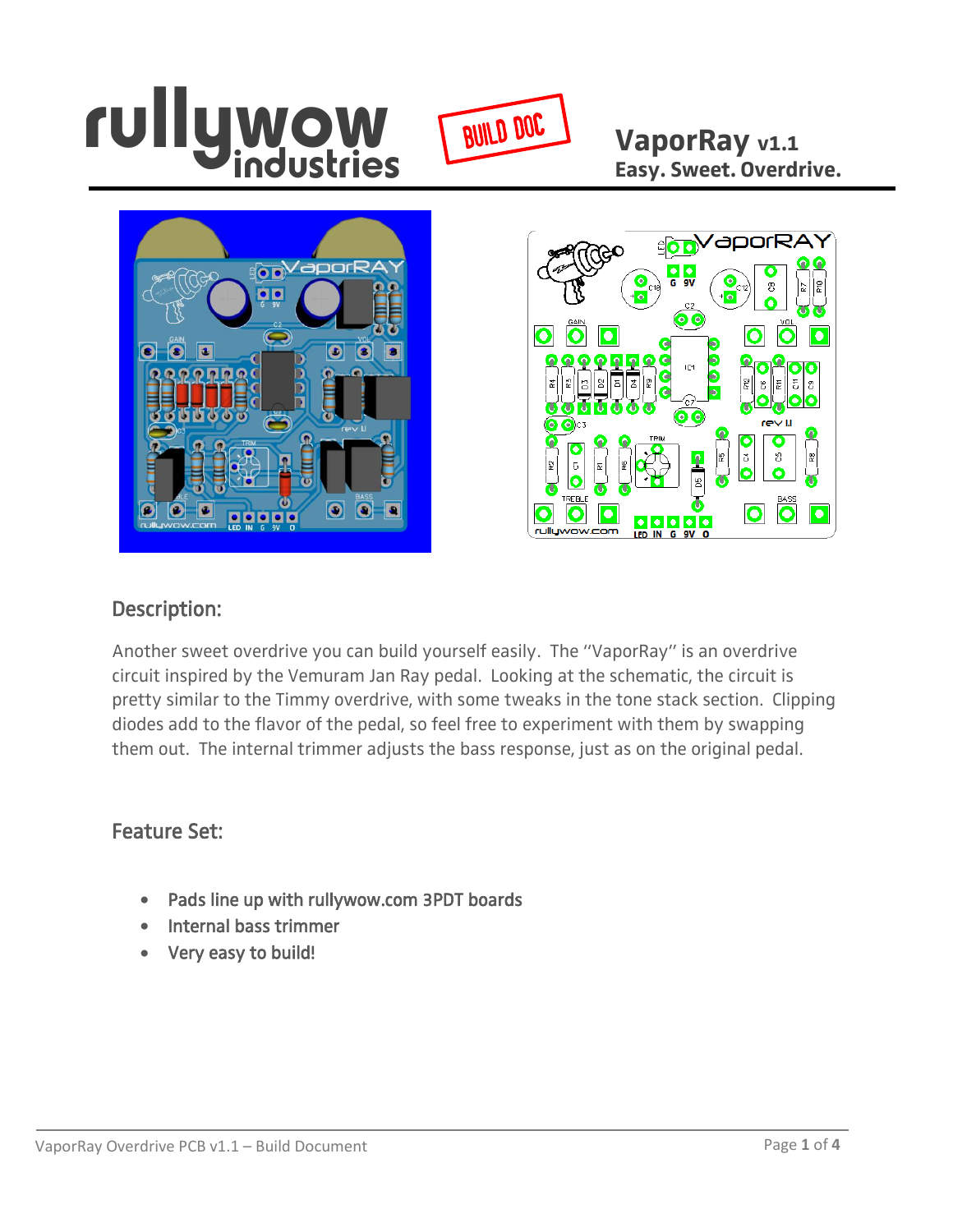| <b>CAPACITORS</b> |                   |         | <b>DIODES</b> |              | <b>RESISTORS</b> |             |
|-------------------|-------------------|---------|---------------|--------------|------------------|-------------|
| c <sub>1</sub>    | 47n               | film    | D1-D5         | 1n4148'      | R1               | <b>1M</b>   |
| <b>C10</b>        | 47 <sub>u</sub> F | electro | <b>POTS</b>   |              | <b>R10</b>       | <b>CLR</b>  |
| <b>C11</b>        | 100 <sub>n</sub>  | film    | <b>GAIN</b>   | <b>500kB</b> | <b>R11</b>       | <b>9k1</b>  |
| C12               | 47 <sub>u</sub> F | electro | <b>BASS</b>   | <b>50kB</b>  | R <sub>12</sub>  | <b>7k5</b>  |
| c <sub>2</sub>    | 22p               | ceramic | <b>TREBLE</b> | <b>10kB</b>  | R2               | <b>1M</b>   |
| c <sub>3</sub>    | 47p               | ceramic | <b>TRIM</b>   | 10k (trim)   | <b>R3</b>        | <b>9k1</b>  |
| $\mathcal{C}4$    | 39n               | film    | <b>VOL</b>    | <b>10kB</b>  | <b>R4</b>        | <b>3k3</b>  |
| $c_{5}$           | 1uF               | film    |               | IC           | <b>R5</b>        | <b>680R</b> |
| <b>C6</b>         | 47n               | film    | <b>IC1</b>    | 4558         | <b>R6</b>        | 1k2         |
| c <sub>z</sub>    | 150 <sub>p</sub>  | ceramic |               | <b>LED</b>   | R <sub>7</sub>   | 3k3         |
| $c_{\mathcal{B}}$ | 1uF               | film    | <b>LED</b>    | 3mm          | R <sub>8</sub>   | <b>3k3</b>  |
| c <sub>9</sub>    | 100n              | film    |               |              | <b>R9</b>        | <b>100R</b> |

## Bill of Materials:

## Build Tips:

- It is a good idea to solder components from shortest height to tallest. In this case, you should start with resistors, diodes, film caps, electrolytic caps, and IC/sockets.
- Before putting your creation into its enclosure, you should always test it! If it doesn't work outside the enclosure, it won't work inside (I promise!)
- The clipping diodes in the original (D1-D4) are suggested to be 1n4148. You may want to socket these and try different types of diodes. You could use anything from green leds, to 1n4148, etc. Red seems to have the most "EL34 type" crunch. 1s1588 are also pretty tasty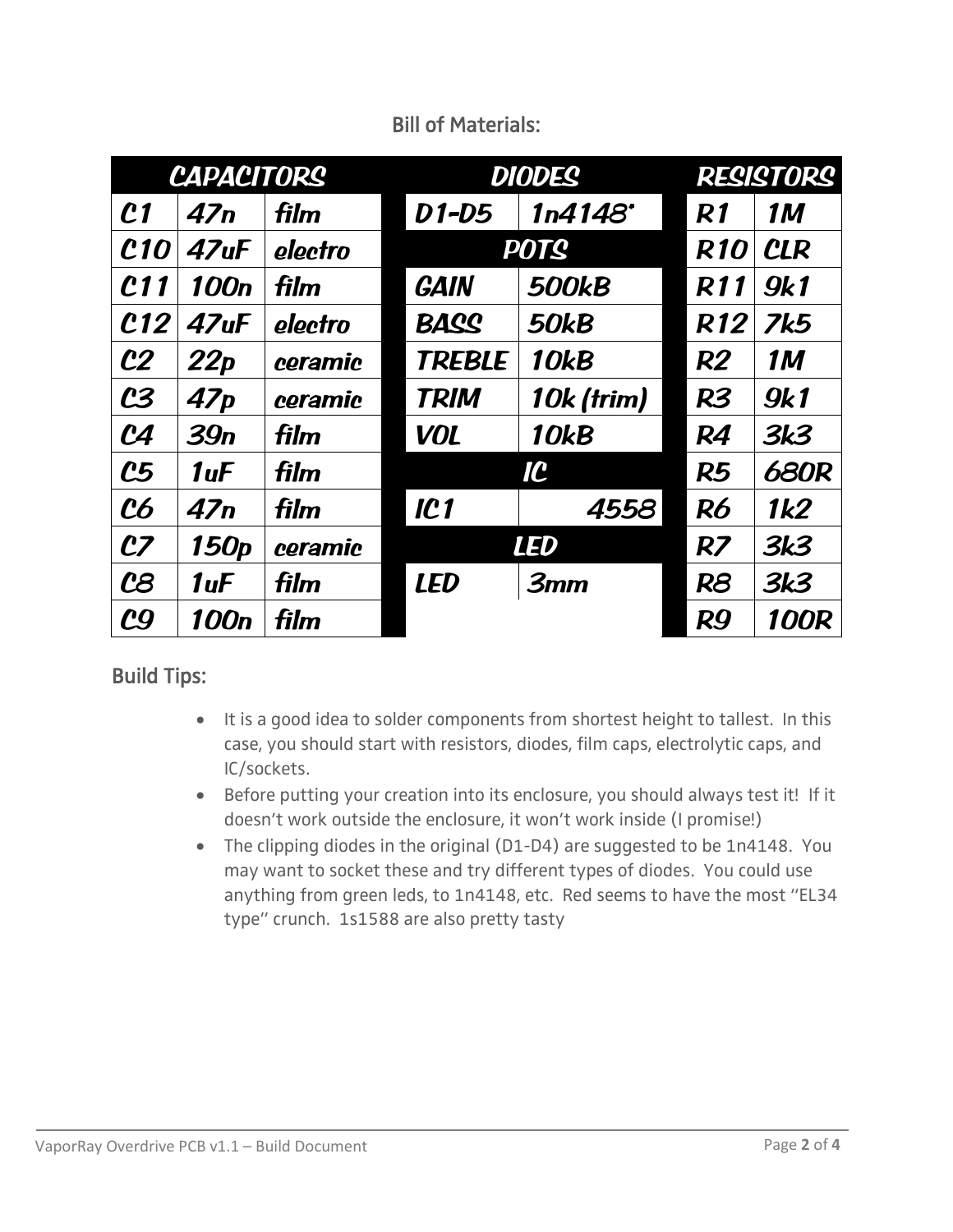# Schematic: